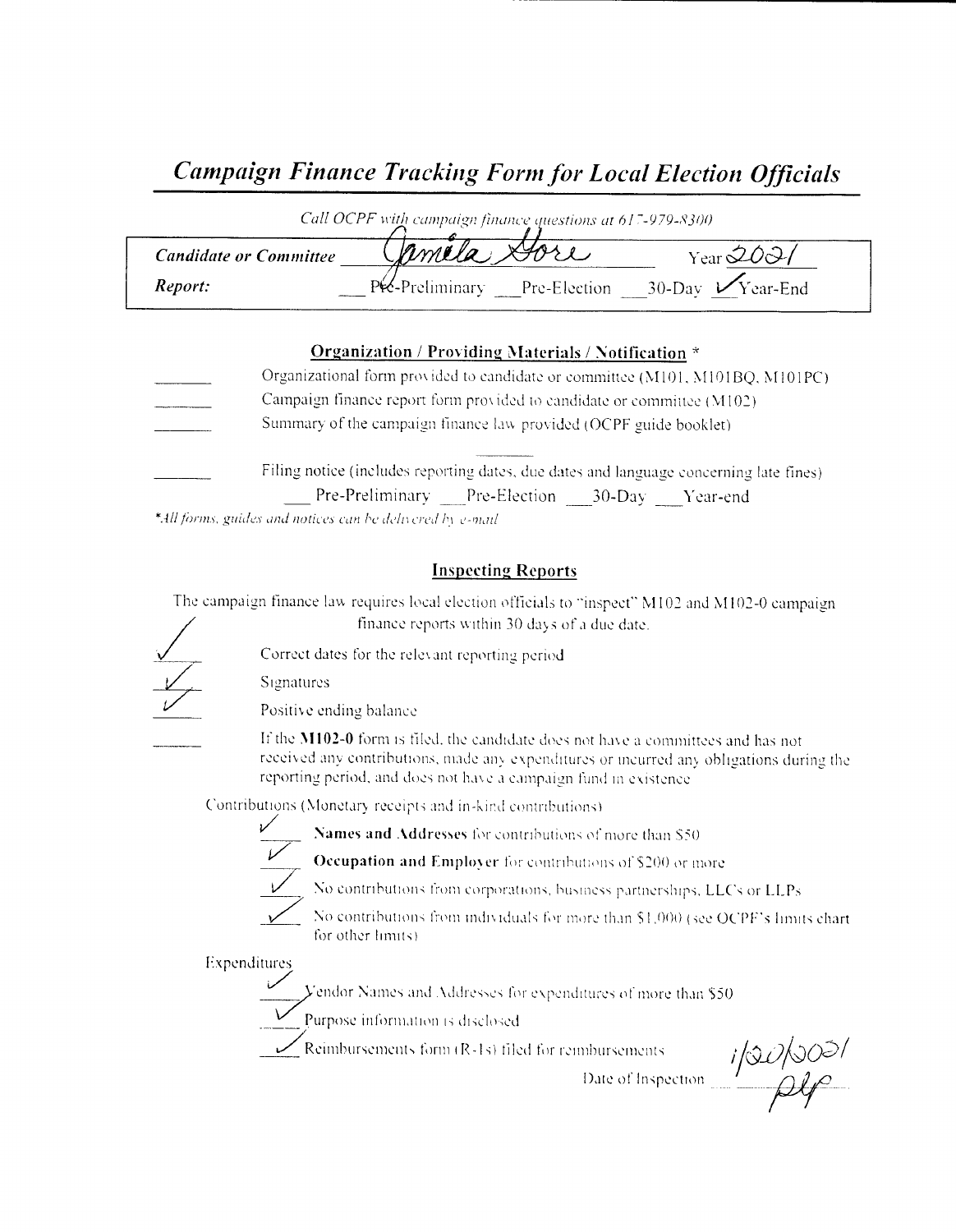

Commonwealt

#### Form CPF <sup>M</sup> 102: Campaign Finance Report of Massachusetts Office of Campaign and Political Finance

| File with: Director<br>Office of Campaign and Political Finance<br>One Ashburton Place Rm. 411<br>Boston, MA 02108<br>$(617)$ 979-8300 | CPF ID# 17723<br>$\mathbb{E} \oplus \mathbb{E}$ $\mathbb{E}$<br>름 |  |
|----------------------------------------------------------------------------------------------------------------------------------------|-------------------------------------------------------------------|--|
| Reporting Period: Beginning: 10/16/2021 Ending: 12/31/2021                                                                             | JAN.<br>- ∩ n - 2022.<br>$h = -1$                                 |  |
| Type of Report: 2021 Year-end Report                                                                                                   | 子付けにつ<br>一下手 化戊烷<br><b>INVERSION</b><br>アーバイン おおさき ありのこ           |  |

| Gore, Jamila                                        | Gore Committee                            |                     |
|-----------------------------------------------------|-------------------------------------------|---------------------|
| Full Name of Candidate                              | Committee Name                            |                     |
| Municipal, Local Filer                              | Jessica Tanner                            | Oona M. Cast        |
| Office Sought/ District                             | Name of Committee Treasurer               |                     |
| 51 Village Hill Road, #301<br>Northampton, MA 01060 | 52 Laurel Street<br>Northampton, MA 01060 | 1 Venturers Field R |
| Residential Address                                 | Committee Address                         |                     |

| Ending balance from previous report:      | \$5,797.85 |
|-------------------------------------------|------------|
| Total receipts this period:               | \$787.11   |
| Subtotal:                                 | \$6,584.96 |
| Total expenditures this period:           | \$3,923.43 |
| Ending Balance:                           | \$2,661.53 |
| Total inkind contributions this period:   | \$0.00     |
| Total out of pocket spending this period: | \$0.00     |
| Total outstanding liabilities:            | \$0.00     |
| Name of Bank Used:                        |            |

#### Affidavit of Committee Treasurer:

I certify that I have examined this report, including attached schedules and it is, to the best of my knowledge and belief, <sup>a</sup> true and complete statement of all campaign finance activity including all contributions, loans, receipts, expenditures, disbursements, inkind contributions and liabilities for this reporting period and represents the campaign finance activity of all persons acting under the authority or on behalf of this committee in accordance with the requirements of M. G. L. c. 55. Signed under the penalties of perjury:

 $20/2$ Treasurer's signature (in luk)  $\begin{bmatrix} 1 & 20 \\ 2 & 1 \end{bmatrix}$ Treasurer's signature (in ink)<br>
Affidavit of Candidate (check 1 box only) :<br>
Candidate with Committee and no activity independent of the committee

 $\chi$  certify that I have examined this report, and attached schedules and it is, to the best of my knowledge and belief, a true and complete statement of all campaign finance activity, of all persons acting under the authority or on behalf of this committee in accordance with the requirements of M.G.L. c. 55. I have not received any contributions, incurred any liabilities nor made any expenditures on my behalf during this reporting period.

Candidate without Committee OR candidate with independent activity filing separate report.

I certify that I have examined this report and attached schedules and it is, to the best of my knowledge and belief, a true and complete statement of all campaign finance activity including contributions, loans, receipts, expenditures, disbursements, disbursements,

inkind contributions and liabilities for this reporting period and represents the campaign finance activity

of all persons acting under the authority or on behalf of this committee in accordance with the requirements of M.G.L. c. 55. Signed under the penalties of perjury:

| Candidate's signature (in ink) |  |
|--------------------------------|--|
|                                |  |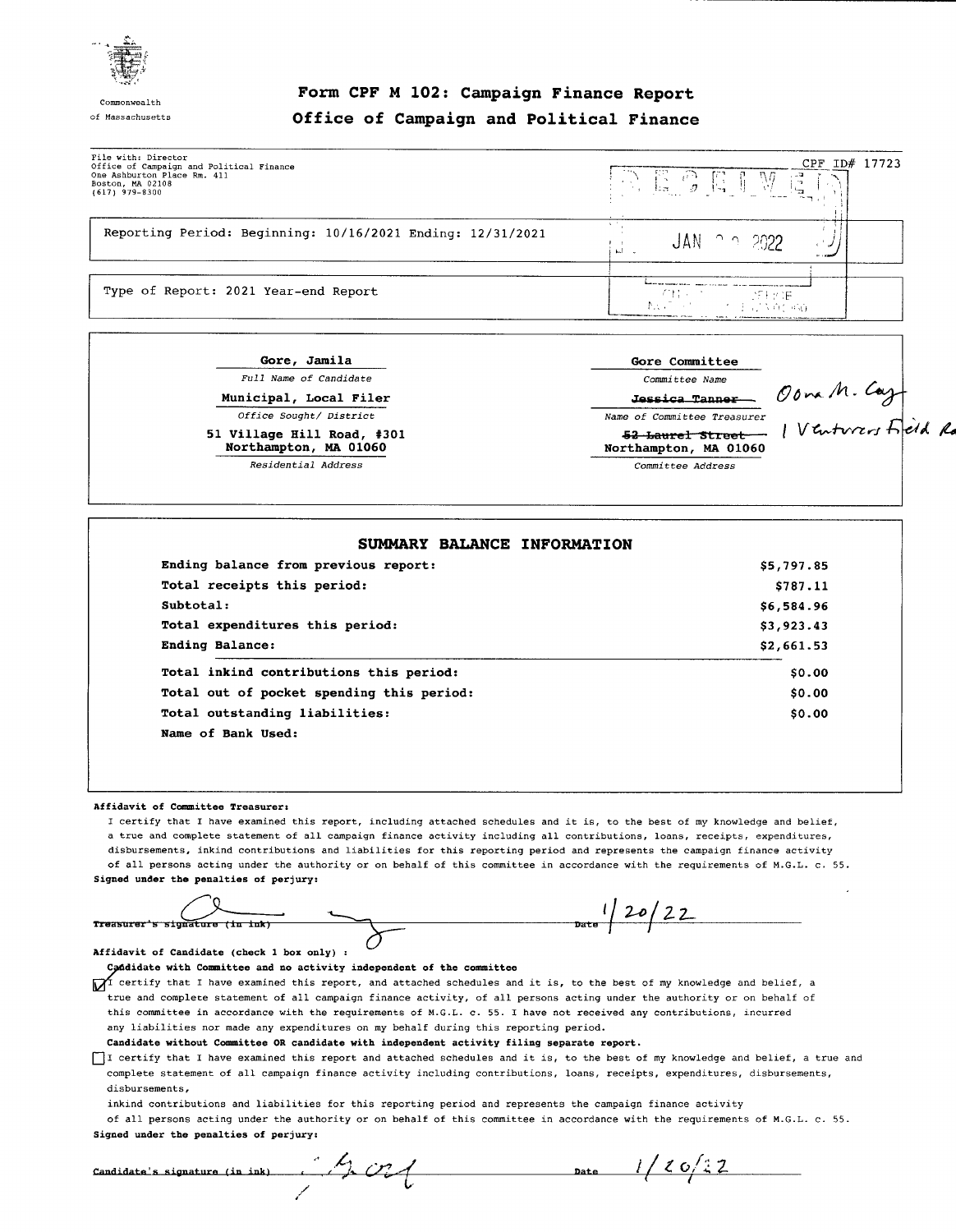## Schedule A: Receipts

 $k$  equals

 $\sim 100$ 

M.G.L. c. 55 requires that the name and residential address be reported, in alphabetical order, for all receipt over \$50 in a calendar year. Committees must keep detailed accounts and records of all receipts, but need only<br>itemize those receipts over \$50. In addition, the occupation and employer must be reported for all persons<br>who

| Date Name and Residential Address     | <b>Amount Occupation and Employer</b> |
|---------------------------------------|---------------------------------------|
| 10/16/2021 Carpenters Local Union 336 | \$150.00                              |
| 29 Endicott St.                       |                                       |
| Worcester, MA 01601                   |                                       |
| 10/24/2021 Coffin, Emily              | \$25.00 Social Worker                 |
| 80 Barrett St Unit D4                 | <b>CHD</b>                            |
| Northampton, MA 01060                 |                                       |
| 11/20/2021 Coffin, Emily              | \$25.00 Social Worker                 |
| 80 Barrett St Unit D4                 | <b>CHD</b>                            |
| Northampton, MA 01060                 |                                       |
| 11/20/2021 Coffin, Emily              | \$25.00 Social Worker                 |
| 80 Barrett St Unit D4                 | <b>CHD</b>                            |
| Northampton, MA 01060                 |                                       |
| 10/31/2021 Cowhey, Mary               | \$25.00 Not Employed                  |
| 38 Lexington Ave                      | Not Employed                          |
| Florence, MA 01062                    |                                       |
| 11/7/2021 Elde, Kristen               | \$50.00 Editor                        |
| 41 Chestnut Avenue                    | <b>Girl Scouts</b>                    |
| Leeds, MA 01053                       |                                       |
| 10/30/2021 Fedorchak, Diane           | \$10.00                               |
| 166 South Main Street                 |                                       |
| Florence, MA 01062                    |                                       |
| 10/24/2021 James, Joanna              | \$25.00 Union Rep                     |
| 84 Ridgewood Terrace                  | Csea Seiu Local 2001                  |
| Northampton, MA 01060                 |                                       |
| 10/24/2021 Klein, Alisa               | \$75.00 Office for Partnerships       |
| 18 Chestnut Ave                       | <b>Proteus Fund</b>                   |
| Leeds, MA 01053                       |                                       |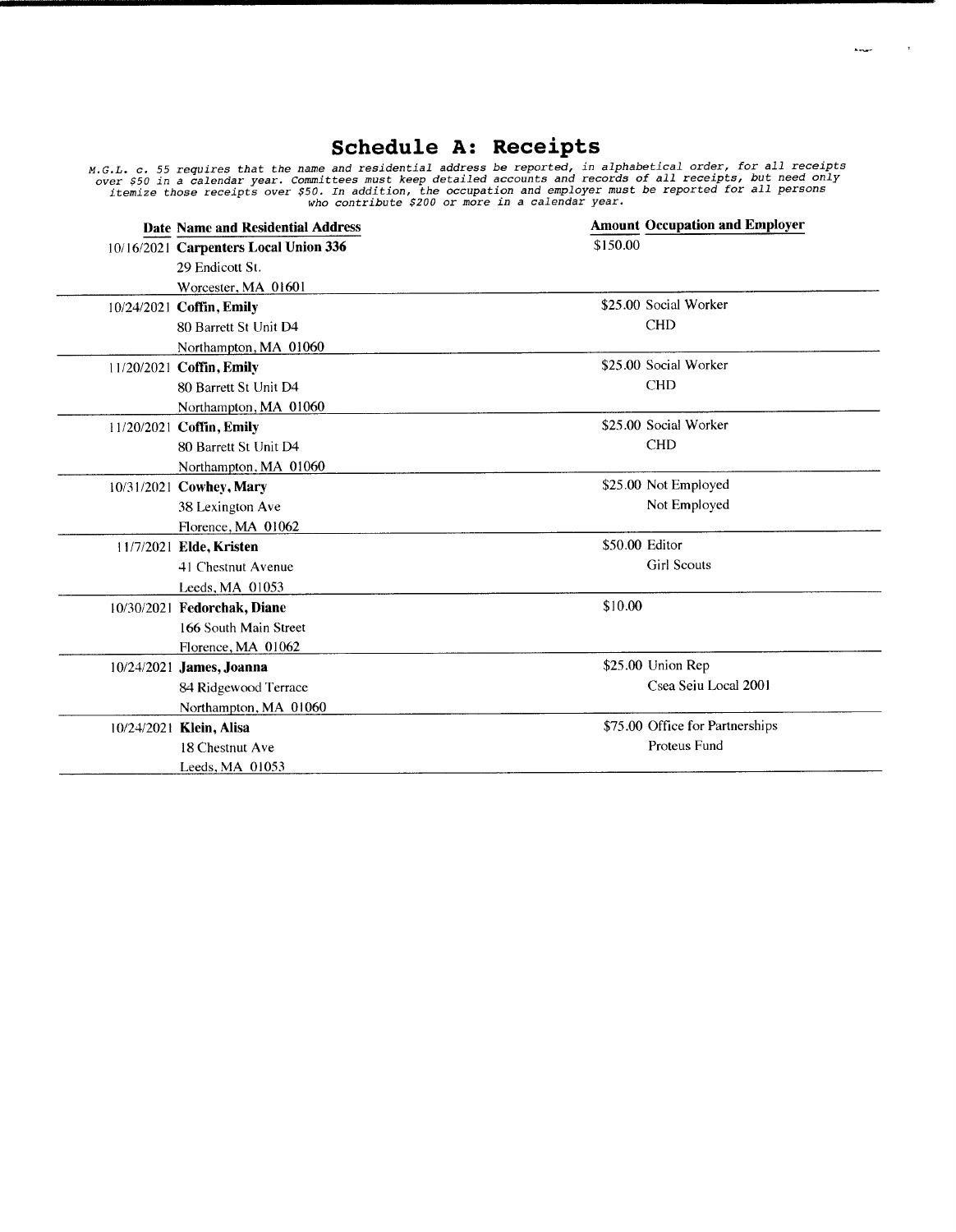| 10/31/2021 Klippel, Kay                        | \$25.00 Not Employed  |
|------------------------------------------------|-----------------------|
| 20 Bridge Rd. 2                                | Not Employed          |
| Florence, MA 01062                             |                       |
| 10/16/2021 LaChapelle, Nicole                  | \$15.00 Mayor         |
| 123 East Street                                | City of Easthampton   |
| Easthampton, MA 01027                          |                       |
| 10/24/2021 Lawlor, Andrea                      | \$50.00 Professor     |
| 25 Lincoln Ave. #1                             | Mt Holyoke College    |
| Northampton, MA 01060                          |                       |
| 12/31/2021 Ocpf, Direction                     | \$162.11              |
| 1x Balance Discrepancy Fix At Ocpf's Direction |                       |
| <b>MA</b>                                      |                       |
| 10/30/2021 Tabling Fundraiser, Tabling         | \$5.00                |
| River Valley Market                            |                       |
| Northampton, MA 01060                          |                       |
| 10/30/2021 Verebay, Amy                        | \$20.00               |
| 11 Bright Street                               |                       |
| Northampton, MA 01060                          |                       |
| 10/17/2021 Yalen, Lesley                       | \$100.00 Not Employed |
| 136 Chestnut St.                               | Not Employed          |
| Florence, MA 01062                             |                       |
| <b>Total Itemized Receipts:</b>                | \$787.11              |
| <b>Total Unitemized Receipts:</b>              | \$0.00                |
| <b>Total Receipts:</b>                         | \$787.11              |

 $\mathcal{L}^{\text{max}}_{\text{max}}$  and  $\mathcal{L}^{\text{max}}_{\text{max}}$ 

 $\label{eq:2.1} \mathcal{A} = \mathcal{A} \times \mathcal{A} \times \mathcal{A}$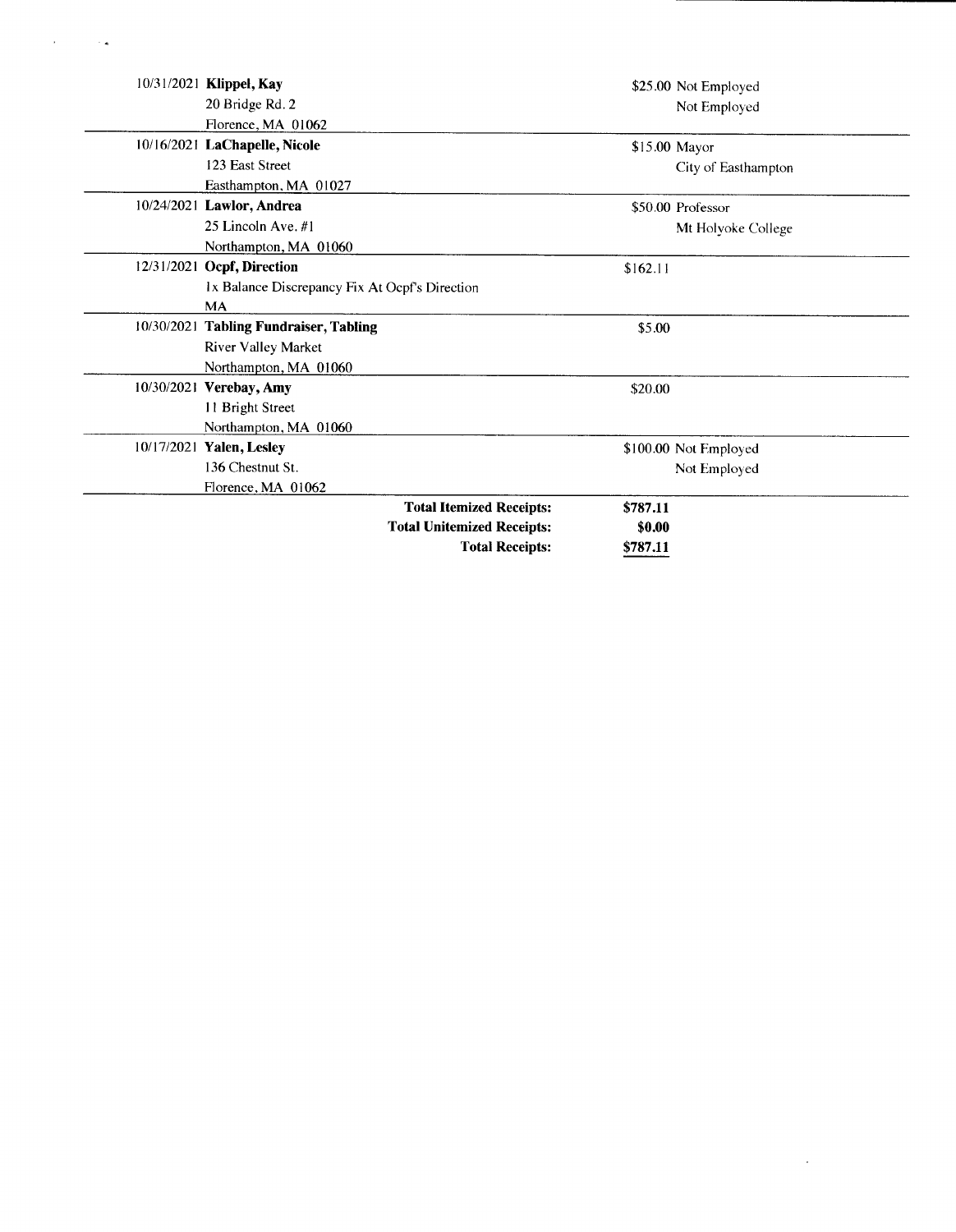# Schedule B: Expenditure

M.G.L. c. 55 requires committees to list, in alphabetical order, all expenditures over \$50 in a reporting period Committees must keep detailed accounts and records of all expenditures, but need only itemize those over \$50.<br>Expenditures over \$50 and under may be added together from committee records, and reported on line 13.

|                     | <b>Date Name and Address</b> |                                       | <b>Amount Purpose</b>         |
|---------------------|------------------------------|---------------------------------------|-------------------------------|
| 11/7/2021 Act Blue  |                              |                                       | \$15.44 Fees 10/16-11/7/2021  |
|                     | 366 Summer St.               |                                       |                               |
|                     | Somerville, MA 02144         |                                       |                               |
| 11/20/2021 Act Blue |                              |                                       | \$0.99                        |
|                     | 366 Summer St.               |                                       |                               |
|                     | Somerville, MA 02144         |                                       |                               |
|                     | 10/22/2021 Collective Copies |                                       | \$227.11 Palm Cards           |
|                     | 93 Main Street               |                                       |                               |
|                     | Florence, MA 01062           |                                       |                               |
| $10/27/2021$ D3     |                              |                                       | \$1,525.01 Mailer             |
|                     | 399 River Road               |                                       |                               |
|                     | Hudson, MA 01749             |                                       |                               |
| $10/27/2021$ D3     |                              |                                       | \$2,081.13 Postage For Mailer |
|                     | 399 River Road               |                                       |                               |
|                     | Hudson, MA 01749             |                                       |                               |
|                     | 11/10/2021 Gore, Jamila      |                                       | \$73.75                       |
|                     |                              | <b>Total Itemized Expenditures:</b>   | \$3,923.43                    |
|                     |                              | <b>Total Unitemized Expenditures:</b> | \$0.00                        |
|                     |                              | <b>Total Expenditures:</b>            | \$3,923.43                    |

 $\bar{z}$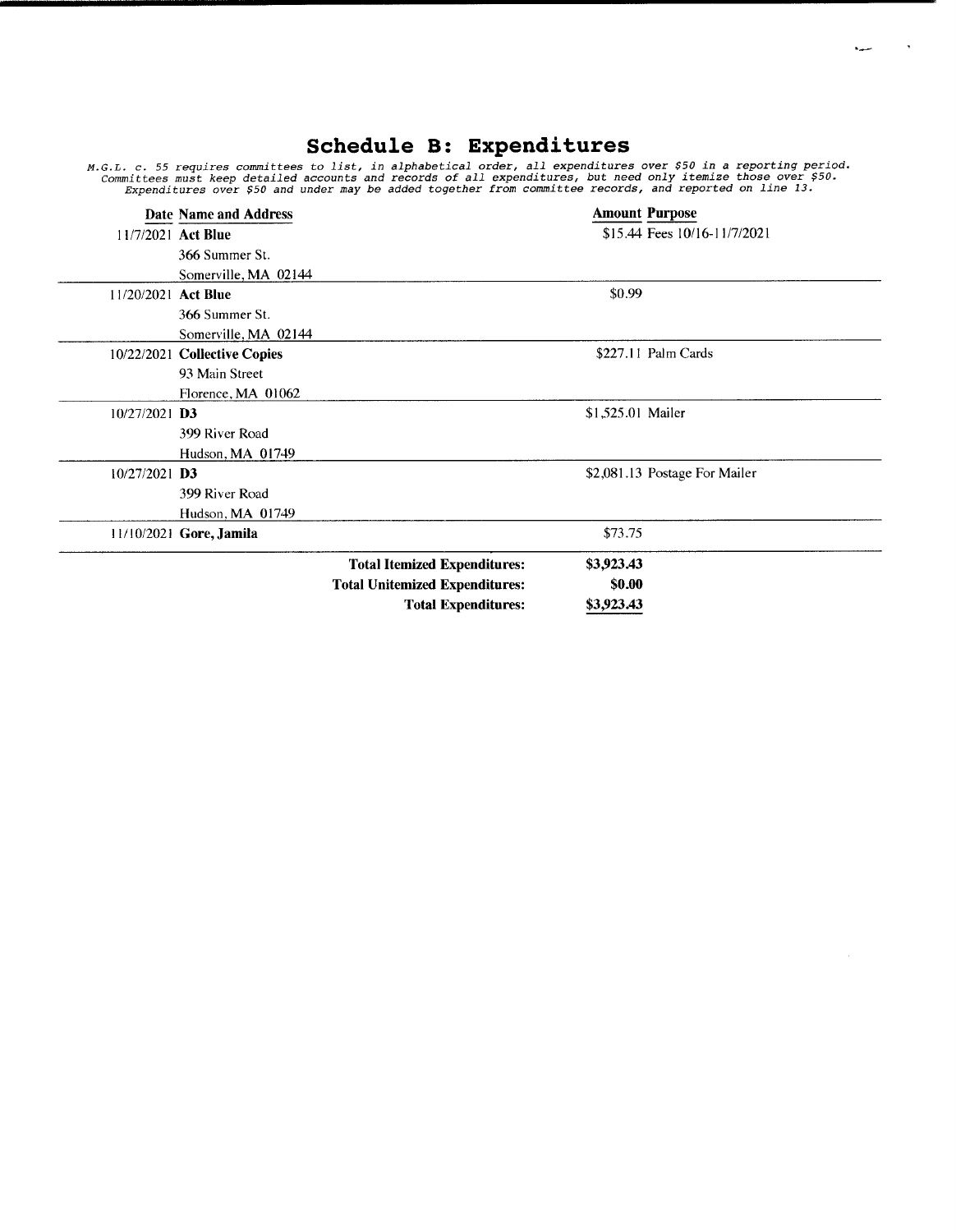|                                            | Schedule R: Reimbursements |                     |
|--------------------------------------------|----------------------------|---------------------|
| Date Reimbursee<br>11/10/2021 Gore, Jamila |                            | <b>Total Amount</b> |
|                                            |                            |                     |

 $\bullet$  ,  $\bullet$  ,  $\bullet$  ,  $\bullet$  ,  $\bullet$